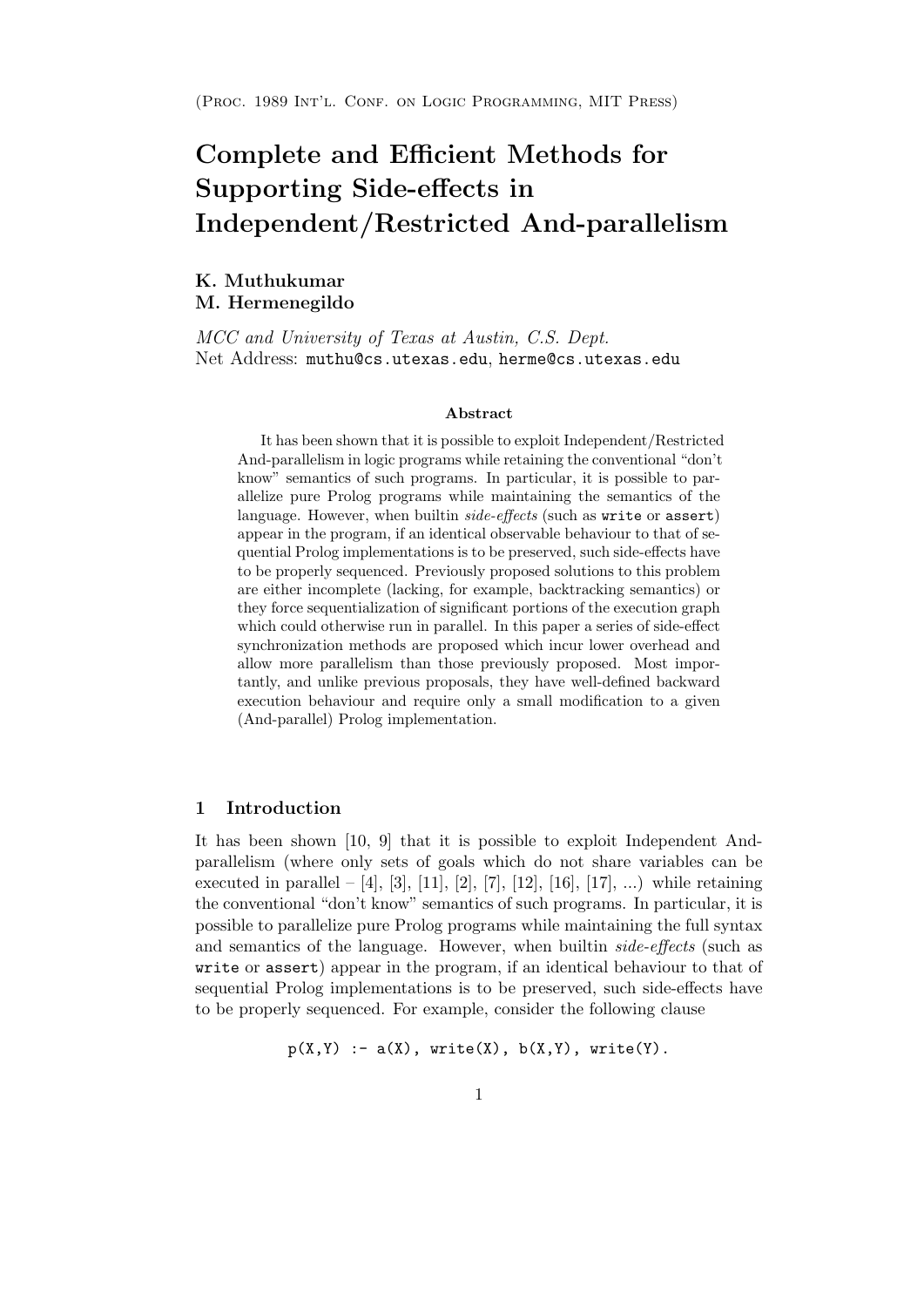and assume that X and Y are always bound to ground terms upon entry into p. In this case all subgoals in the body of p are independent and could in principle be executed in parallel.

However, because of the presence of side-effects, the four subgoals cannot be truly executed in parallel or in any arbitrary order if a behavior identical to that of a sequential execution is to be preserved:  $a(X)$  and  $b(X,Y)$  can be first executed in parallel while the execution of write(X) should be delayed until the execution of  $a(X)$  is over. This is necessary to avoid X being written in case  $a(X)$  fails. Similarly, the subgoal  $write(Y)$  should wait for the completion of execution of subgoals  $b(X,Y)$  and  $write(X)$ . The same argument will hold if write(X) and write(Y) are replaced by subgoals  $a1(X)$  and  $b1(Y)$  which are 'side-effect procedures' (i.e. they contain a call to a side-effect within the subtree that they generate).

One simple solution, for example, chosen in PEPSys [16], is to separate the program into sequential and parallel modules, with side-effects only being allowed in sequential ones. This solution is correct although it can potentially force sequentialization of significant portions of the program which could otherwise run in parallel. Some other solutions have been proposed within the scope of Or-parallelism [6], generally based on a run-time exploration of the execution tree to the left of a given side-effect. A side-effect synchronization method along these lines is proposed as an alternative in [13].

If side-effects are allowed within parallel code and a behaviour of the program identical to that observable on a sequential implementation is to be preserved then a good solution appears to be to add some sort of synchronization code to the program. In [5], DeGroot proposed a solution along such lines, based on the use of "synchronization blocks." DeGroot's approach is (at least during forward execution) correct and achieves its objective. However, it also suffers from the following limitations:

- First, and most importantly, as mentioned by DeGroot, the model is incomplete because it has no backtracking semantics, i.e. it only solves the side-effect synchronization problem if no goal fails during the execution of the program.
- The method is based on the use of synchronization blocks, which are complex data structures that are external to the standard Prolog storage model. This complicates the implementation so that relatively significant modifications to the parallel abstract machine may be required.
- DeGroot's method is only applied to the case when all goals in the program are executed in parallel. The case where there is a mixture of sequential and parallel goals (and, more generally, the case where sets of goals can conditionally be executed either sequentially or in parallel) needs to be addressed.
- Also, in DeGroot's method all side-effects are synchronized by a single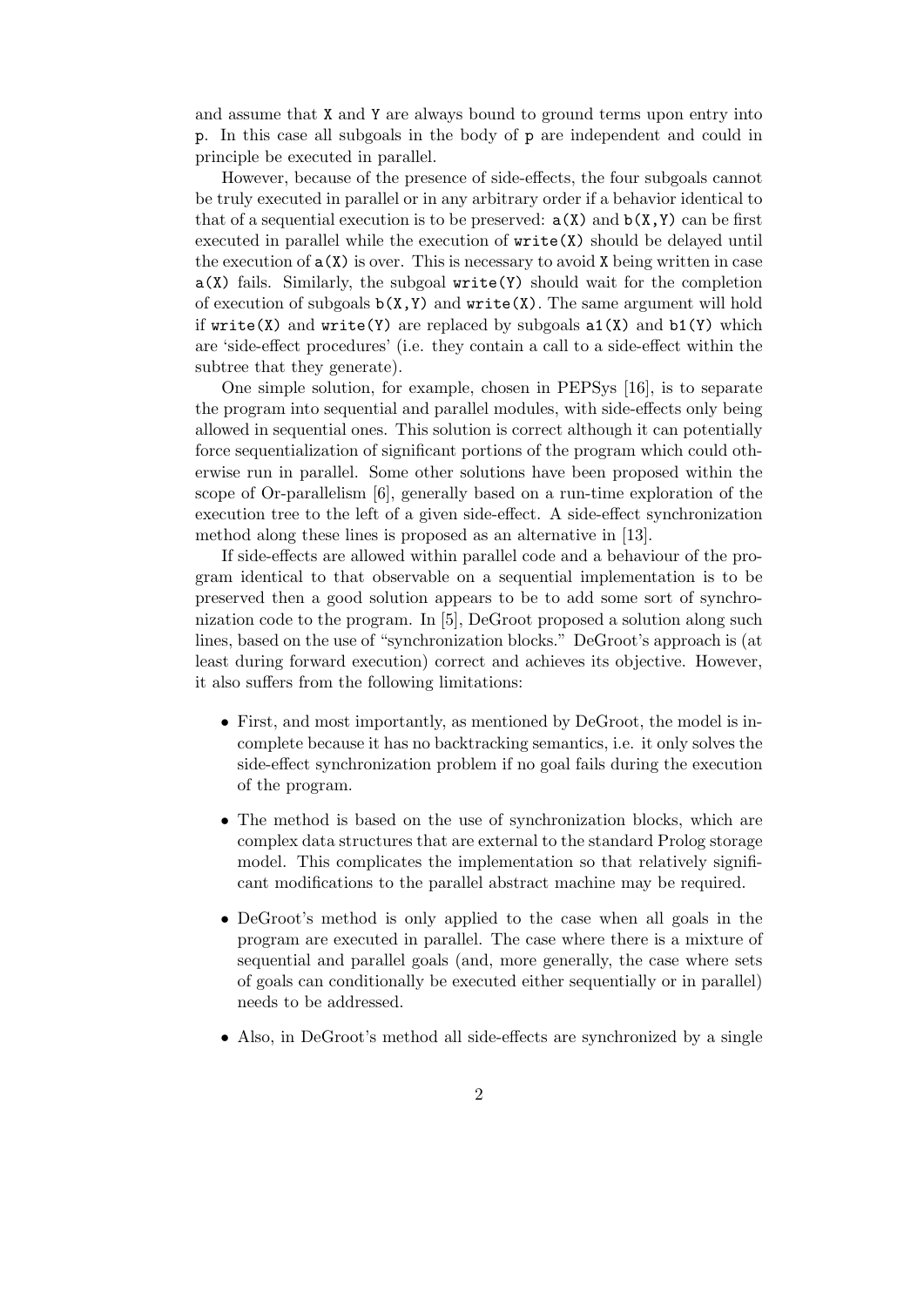chain of synchronization blocks (semaphores). This limits parallelism unnecessarily.

• Finally, DeGroot's method doesn't make any provision for "parallel builtins."

In this paper we present a new solution to the side-effect synchronization problem (and we also mention two other alternatives). This solution is based on ideas similar to DeGroot's but solves all the shortcomings pointed out above.

The rest of the paper is organized as follows. Sections 2.1 and 2.2 introduce some annotation syntax and terminology. Section 2.3 then describes a desirable behavior of an And-parallel system in the presence of side-effects, and presents our technique for synchronizing side-effects in order to achieve such behaviour. Section 3 shows how the model operates during backtracking and describes the abstract machine modifications needed to implement such operation. Section 4 then describes some optimizations which reduce the number of semaphores needed and increase the attainable parallelism. Finally, section 5 presents two alternative implementation methods, and section 6 summarizes our conclusions.

## 2 A Backtrackable Method for Synchronizing Side-Effects

# 2.1 &-Prolog and the RAP-WAM Model: An Annotation for Parallelism

We believe that the techniques presented herein are applicable to most models based on Independent And-parallelism. However, for the sake of concreteness, the discussion will be presented in terms of the Independent/Restricted And-parallel (RAP-WAM) model [7, 8]. This model has its roots in DeGroot's seminal work on Restricted And-Parallelism [4]. RAP-WAM completes DeGroot's RAP by providing backward execution semantics to the model, improved graph expressions (&-Prolog's CGEs)[7],<sup>1</sup> and an efficient implementation model based on the Warren Abstract Machine (WAM) [14]. The RAP-WAM model is used in this paper not only for the sake of concreteness but also because of the convenience of its Prolog-compatible source language, &-Prolog, which makes it possible to discuss the side-effect synchronization techniques directly on the source program and to describe and implement the algorithms for adding side-effect synchronization code as a series of rewritings of the original Prolog program.

&-Prolog is basically Prolog, with the addition of the parallel conjunction operator "&" and a set of parallelism-related builtins, which includes several

 $1\text{\&-}$  Prolog's CGEs offer Prolog syntax and permit conjunctive checks, thus overcoming the difficulty in expressing 'sufficient' conditions for independence with the expressions proposed by DeGroot: given " $f(X,Y,Z)$ :-  $g(X,Y)$ ,  $h(Y,Z)$ ." the most natural annotation for this clause, that g and h can run in parallel if the terms in X and Z don't share variables and Y is bound to a ground term, can be expressed easily with CGEs (" $f(X,Y,Z)$ :- (indep(X,Z), ground(Y) =>  $g(X, Y)$  & h(Y,Z)).") but is very difficult with DeGroot's expressions.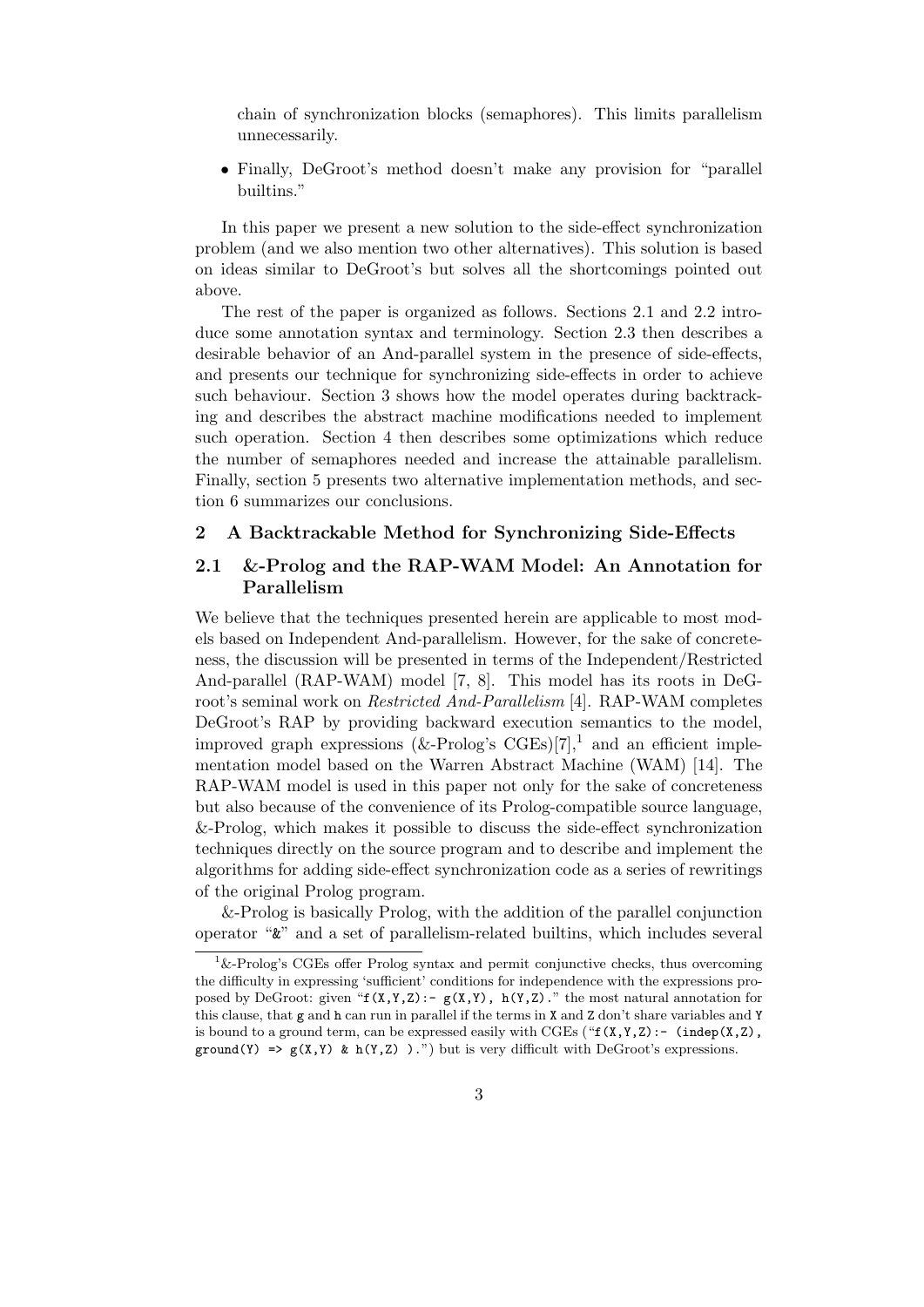types of groundness and independence checks, and synchronization primitives. Parallel conditional execution graphs (which cause the execution of goals in parallel if certain conditions are met) can be constructed by combining these elements with the normal Prolog constructs, such as "->" (if-then-else). For syntactic convenience (and historical reasons), an additional construct is also provided: the Conditional Graph Expression (CGE). A CGE has the general form

(  $i\_{cond} \Rightarrow goal_1 \& goal_2 \& \dots \& goal_N$ )

where the *goal*<sub>i</sub> are either normal Prolog goals or other CGEs, and *i\_cond* is a condition which, if satisfied, guarantees the mutual independence of the goalis. The CGE can be viewed simply as syntactic sugar for

(*i*<sub>1</sub> *cond* 
$$
\rightarrow
$$
 *goal*<sub>1</sub>  $\&$  *goal*<sub>2</sub>  $\&$   $\dots$   $\&$  *goal*<sub>N</sub>  $\Rightarrow$  *goal*<sub>1</sub> , *goal*<sub>2</sub> ,  $\dots$  , *goal*<sub>N</sub>  $\rangle$ 

i.e., the operational meaning of the CGE is "check *i.cond*, if it succeeds execute the  $goal_i$  in parallel, else execute them sequentially." The  $goal_i$  can themselves be CGEs, i.e. CGEs can be nested in order to create more complex execution graphs. i cond can in principle be any set of Prolog goals but is in general either true (an "unconditional CGE") or a conjunction of checks on the groundness or independence of variables appearing in the  $qoa<sub>l</sub>$ s. Thus, the following &-Prolog clause

 $p(X,Y) := q(X,Y), r(X), s(X).$ 

could perhaps be rewritten for parallel execution as

$$
p(X,Y) := (ground(X) \implies q(X,Y) \& r(X) \& s(X) ).
$$

or, with the same meaning as the CGE above, as

 $p(X,Y)$  :- (ground(X) ->  $q(X,Y)$  &  $r(X)$  &  $s(X)$ ;  $q(X,Y)$ ,  $r(X)$ ,  $s(X)$ ).

or, perhaps, and still within &-Prolog, as

$$
p(X,Y) := (\text{ground}(X) \rightarrow q(X,Y) \& r(X) \& s(X) \\
 \vdots \quad q(X,Y), \quad (\text{ground}(X) \rightarrow r(X) \& s(X)) \\
 \vdots \quad r(X), \quad s(X) \quad )\,.
$$

In the current RAP-WAM system, the task of parallelizing a given program (performing rewritings of it such as those above) is in general performed automatically by the RAP-WAM compiler, based either on local (clause-level) analysis, or on a global, abstract interpretation-based analysis [15] that often makes run-time independence checks unnecessary. The full power of &-Prolog is, however, also available to the user for manual parallelization if so desired. For the purposes of this paper it will be assumed that the program is already annotated with CGEs. Also, it will be assumed that such CGEs are not nested. This can be done without loss of generality by assuming that nested CGEs are "pulled out" as separate clauses. Furthermore, for simplicity, only unconditional CGEs (i.e. where  $i\_{cond}$  is true) will be used. The method, however, is just as valid for any &-Prolog clause, as shown in section 4.1.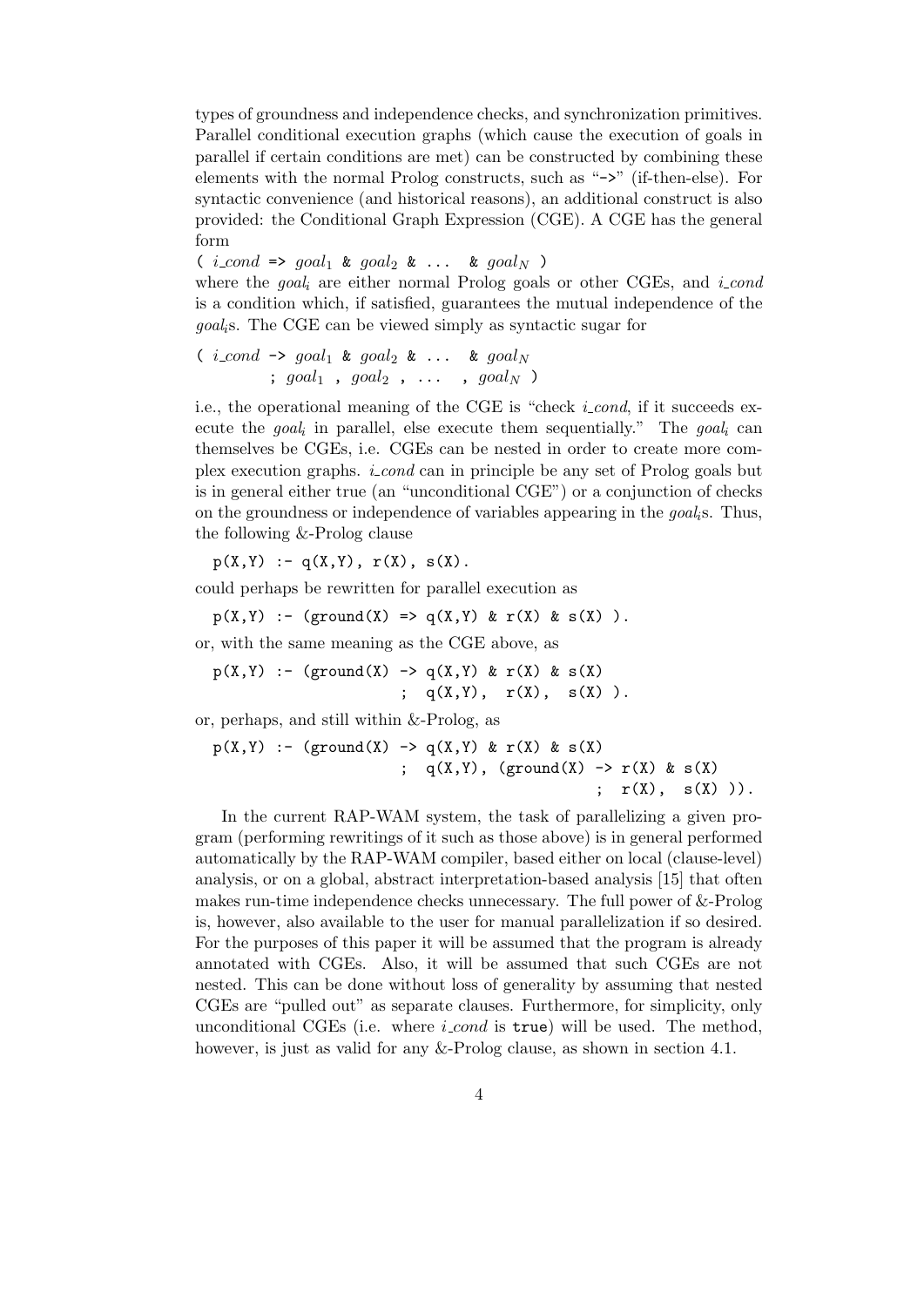# 2.2 Some Terminology

- A Prolog builtin predicate which has side-effects is called a side-effect builtin (seb).
- Furthermore, these sebs are classified as soft-sebs and hard-sebs. Softsebs are those side-effects which do not affect the following computation (e.g write). Hard-sebs are those side-effects which alter the contents of the prolog database and hence can affect the following computation (e.g. assert).
- A clause that has at least one subgoal which is either a side-effect builtin or a side-effect procedure (sep) is called a side-effect clause(sec). Furthermore, it is classified as a *hard-sec* if it has at least one subgoal which is a hard-seb or a hard-sep. Otherwise, it is classified as a soft-sec.
- A procedure that contains at least one side-effect clause is called a sideeffect procedure(sep). It is classified as a hard-sep if it contains at least one hard-sec. Otherwise, it is classified as a soft-sep.
- Procedures which are neither sebs or seps are classified as pure procedures.

#### 2.3 Synchronizing Side-Effects with Semaphores

As mentioned before, one approach towards ensuring that the order of execution is preserved is to add some sort of synchronization code to the program. DeGroot's solution [5] is based on the use of "synchronization blocks." In DeGroot's description a synchronization block  $(sb)$  consists of two memory words: the first word *(sb.ecnt)* is used to maintain a count of goals involved in the synchronization, while the second word $(sb \text{.} signal)$  is used for signaling the completion of a side-effect predicate. These synchronization blocks are presumably allocated from a special memory area devoted to this purpose. DeGroot also defines abstract operations which create and manage these blocks.

We will describe our method by making incremental modifications to DeGroot's.<sup>2</sup> The first step is to make use of normal Prolog objects to implement the synchronization blocks. Let us in principle define a "Synch-Block" as the Prolog structure (Signal,Ecnt). This is the same as DeGroot's synchronization blocks except that synch-blocks are standard Prolog structures containing logical variables. This helps in two ways:

• This method has the advantage that a small set of new Prolog builtins is all that is required to implement all synchronization operations. These are described later in this section. Also, semaphores are allocated from (and integrated into) the normal Prolog storage model. Finally, no

<sup>&</sup>lt;sup>2</sup>In attention to the reader, the explanation will be however self-contained so that no prior knowledge of DeGroot's method is required.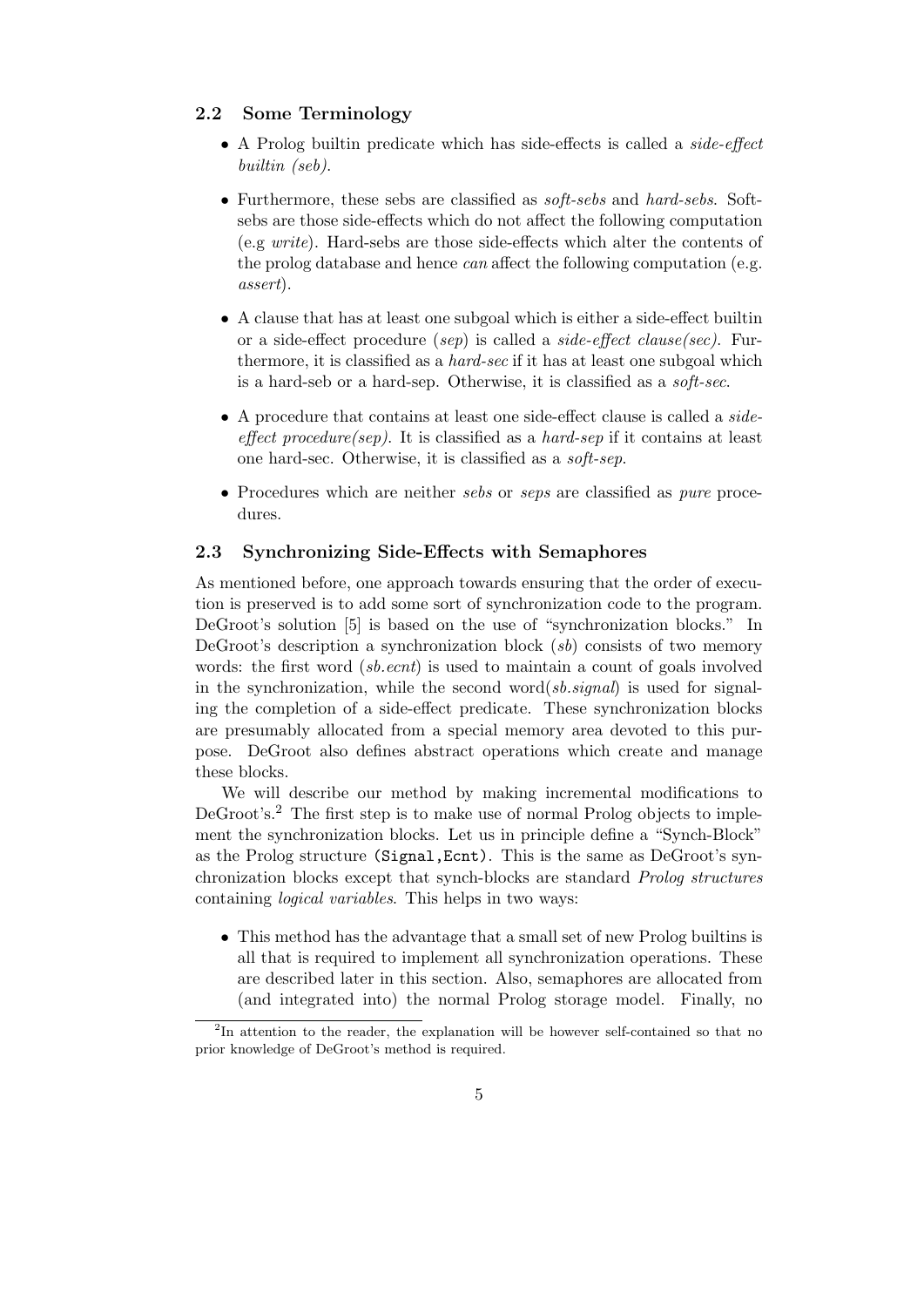```
:- foo.
foo :- s1 & s2.
s1 := a & s3.s2 :- b & s4 & c.
a :- d & e.
s3 :- f & sse & g.
b :- h.
s4 :- j & hse.
c :- k & l.
```
Figure 1: Example program with side-effects

change in the syntax of the language is required: annotation of a clause with semaphores can be performed as a rewriting of the clause.

• In addition, correct backtracking behaviour is guaranteed because the Synch-Blocks are integrated within the standard backtracking machinery. No additional program annotation is needed for implementing backtracking in the presence of side-effects. This is explained in section 3.

Now, let us analyze how synch-blocks are actually used. As explained in DeGroot [5], the variable Signal takes on the values yes and no and the variable Ecnt takes on values from the set of natural numbers. Informally speaking, Signal indicates whether a side-effect builtin has finished executing (yes or no) and Ecnt has the count of the number of "pure" subgoals that are yet to finish executing before a side-effect builtin can start executing.

We now show how the synch-block structure can be simplified. As a first step, let us focus on the values taken by Signal. We replace yes with the number 1 and no with the number 0. Next, we define a semaphore Sem equivalent to the synch-block (Signal,Ecnt) as follows:

$$
Sem = 2 * Ent + Signal
$$

Observe that the values of Signal and Ecnt can be obtained from Sem as follows:

$$
Signal = Sem mod 2; Ent = Sem div 2
$$

So, essentially, the semaphore Sem carries the same information as the synchblock (Signal,Ecnt), but is simpler in structure, being a single logical variable.

To illustrate how semaphores can be used to synchronize side-effects, consider the example program in Figure 1. For the sake of clarity, all the CGEs have their i\_conds equal to true and also, the predicates do not have any arguments. In this program, sse is a soft-seb and hse is a hard-seb. s1, s2,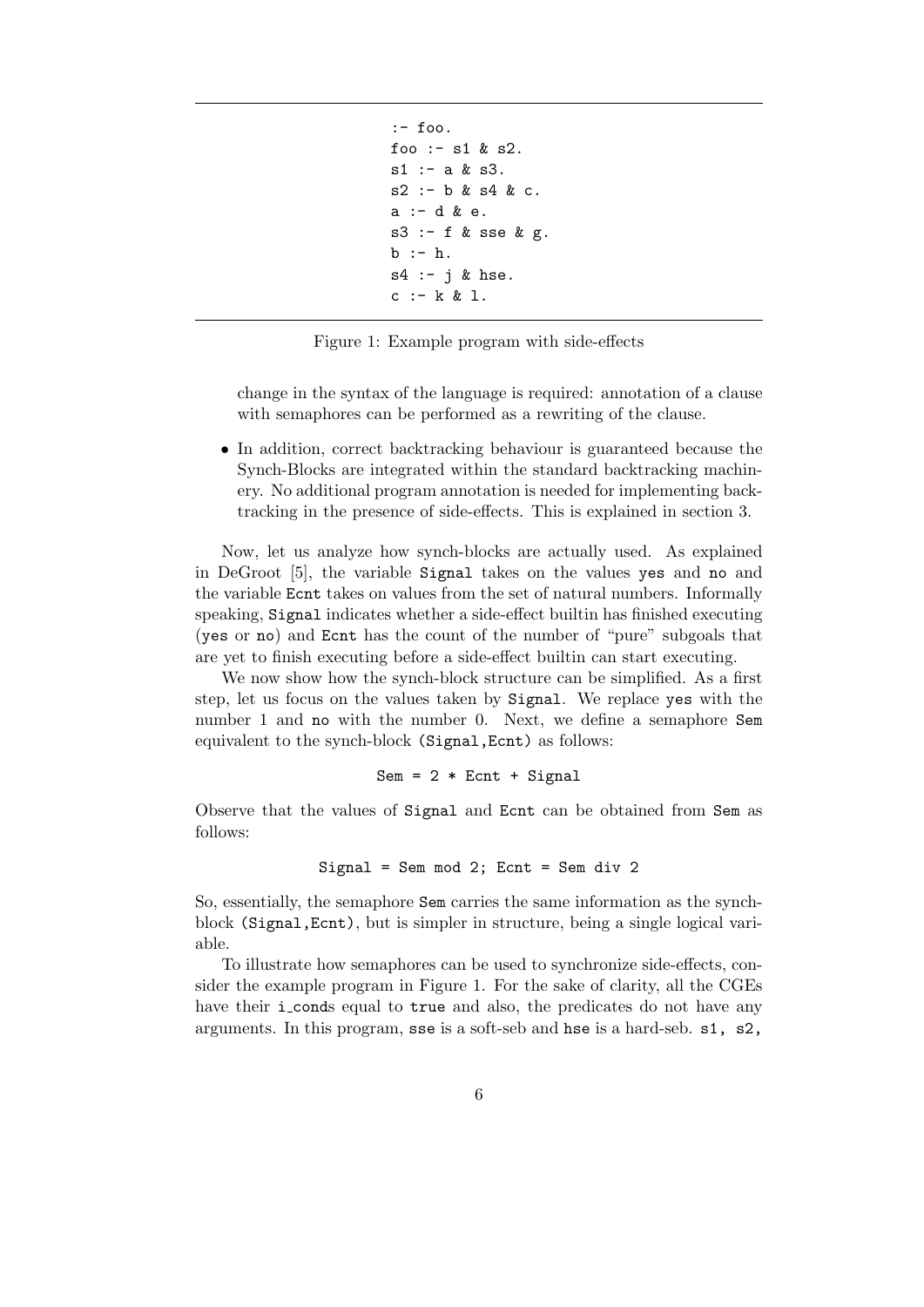Figure 2: Execution tree and arrangement of segments

(1) Subgoals in  $pure1$  and  $pure2$  can together be executed in parallel. (2) Subgoal sse can be started only after the subgoals in pure1 have been executed. (3) Similarly, subgoal hse can be started only after sse and the subgoals in  $pure1$  and  $pure2$  have been executed. (4) Finally, since  $hse$  is a hard side-effect builtin, the subgoals in  $pure3$  have to wait for the completion of hse.

Figure 3: Conditions for proper execution of program in Figure 1

s3, s4 are side-effect procedures and a, b, c, d, e, f, g, h, j, k, l are 'pure' procedures.

This program has an execution tree as shown in Figure 2. It can be seen that the leaves of this tree can be divided into alternating segments: pure  $(d,$ e, f), then a soft side-effect builtin(sse), then pure $2(g,h,j)$ , then a hard side-effect builtin(hse) and finally, pure $3(k,1)$ . Figure 3 lists the conditions to be satisfied for the proper execution of the program.

To satisfy the conditions in Figure 3 and still attain maximum parallelism in the execution of this program, three semaphores Sem1, Sem2, Sem3 are added to it. (Informally, one can think of Sem1 as the semaphore for the subgoals in *pure1* and **Sem2** as the semaphore for the subgoals in *pure2* and Sem3 as the semaphore for the subgoals in  $pure3$ .

When the program is started,  $\texttt{Sem1} = 1$ . This is because *pure1* has no side-effect builtin to its "left" and so the subgoals in *pure1* can start executing immediately. But, since sse and hse, the side-effect builtins to the "left" of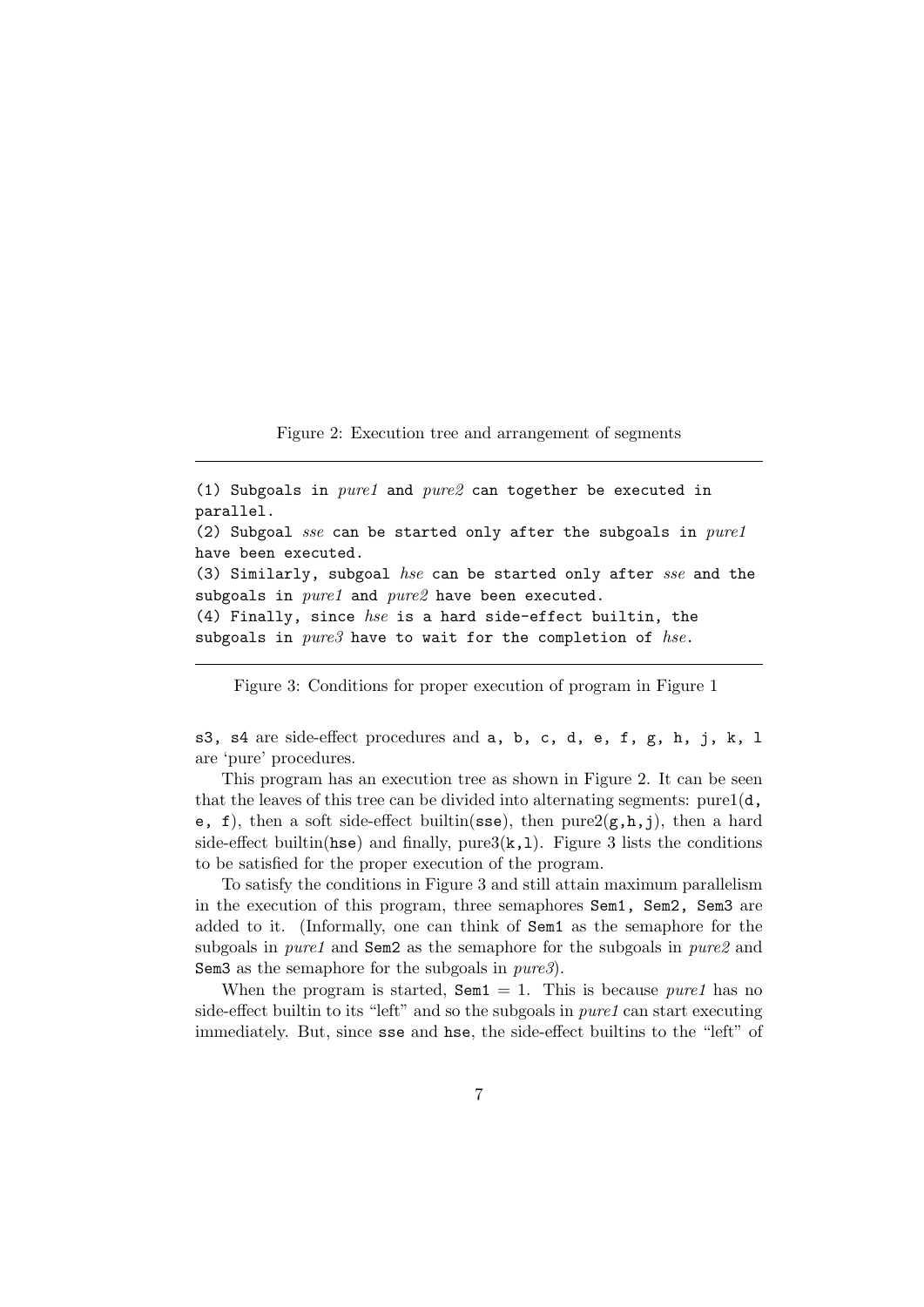pure2 and pure3 respectively, are not yet finished, Sem2 and Sem3 start out with the value 2. This indicates that the side-effects sse and hse are not yet done.

Now, the values of the semaphores are changed as follows: Sem1 :=  $Sem1 + 3*2$  (for the 3 subgoals in pure1) Sem2 :=  $Sem2 + 3*2$  (for the 3 subgoals in pure2) Sem3 := Sem3 +  $2*2$  (for the 2 subgoals in pure2)

The subgoals in pure segments wait for the values of the corresponding semaphores to become odd and then they start executing. The side-effect builtins wait for the corresponding semaphores to be equal to 1 and then they start executing. For example, the subgoals in the segment pure1 (i.e. d,e,f) wait on Sem1 being odd. Since this condition is true when the program is started, subgoals d,e,f immediately start executing in parallel. Note that none of the side-effect builtins (ssee and hse) or the pure segments (*pure2*, pure3) can be executed at this time, because their waiting conditions are not satisfied. After each of the subgoals in pure1 has been executed, Sem1 is decremented by 2, so that when all the 3 subgoals are done with their execution, Sem1 has the value 1. Now, the side-effect builtin sse which was waiting on  $(Sem1 = 1)$ , starts executing and when it is done, decrements  $Sem2$ by 2 and makes the value of Sem2 odd (by incrementing Sem2 by 1 if it is even and by doing nothing if it is already odd).This triggers the execution of the subgoals in the segment pure2 which were waiting on Sem2 being odd. The same pattern of execution is repeated. In summary, the execution order of the subgoals in the leaves of Figure 2 follows the conditions in Figure 3. The conditions on which the various segments wait are illustrated in Figure 4.

Observe that even though condition 1 in Figure 3 states that subgoals in segments pure1 and pure2 can be executed in parallel (since sse is a soft sideeffect builtin), in the execution sequence that we have described so far,  $pure1$ is first executed in parallel and then, pure2 is executed in parallel. So, we have not achieved maximum potential parallelism in the execution of the subgoals. To realize this goal, all we have to do is to make Sem2 odd at the beginning. This triggers the parallel execution of the subgoals in pure2 immediately.

Before we annotate this program with semaphores, we need to define certain operations on them. These operations are as follows:

| wait_odd(Sem) The current process waits on Sem being odd.             |
|-----------------------------------------------------------------------|
| wait_one(Sem) The current process waits on $Sem = 1$ .                |
| $inc2(Sem, N)$ Backtrackable, atomic increment: increments Sem by 2N. |
| dec2(Sem) Backtrackable, atomic decrement: decrements Sem by 2.       |
| make_odd(Sem) Backtrackable, atomic operation:                        |
| Increments Sem by 1 if it is even, else no-op.                        |

All these operations have backtracking semantics, which are described in section 3. Figure 5 shows the program in Figure 1 annotated by semaphores.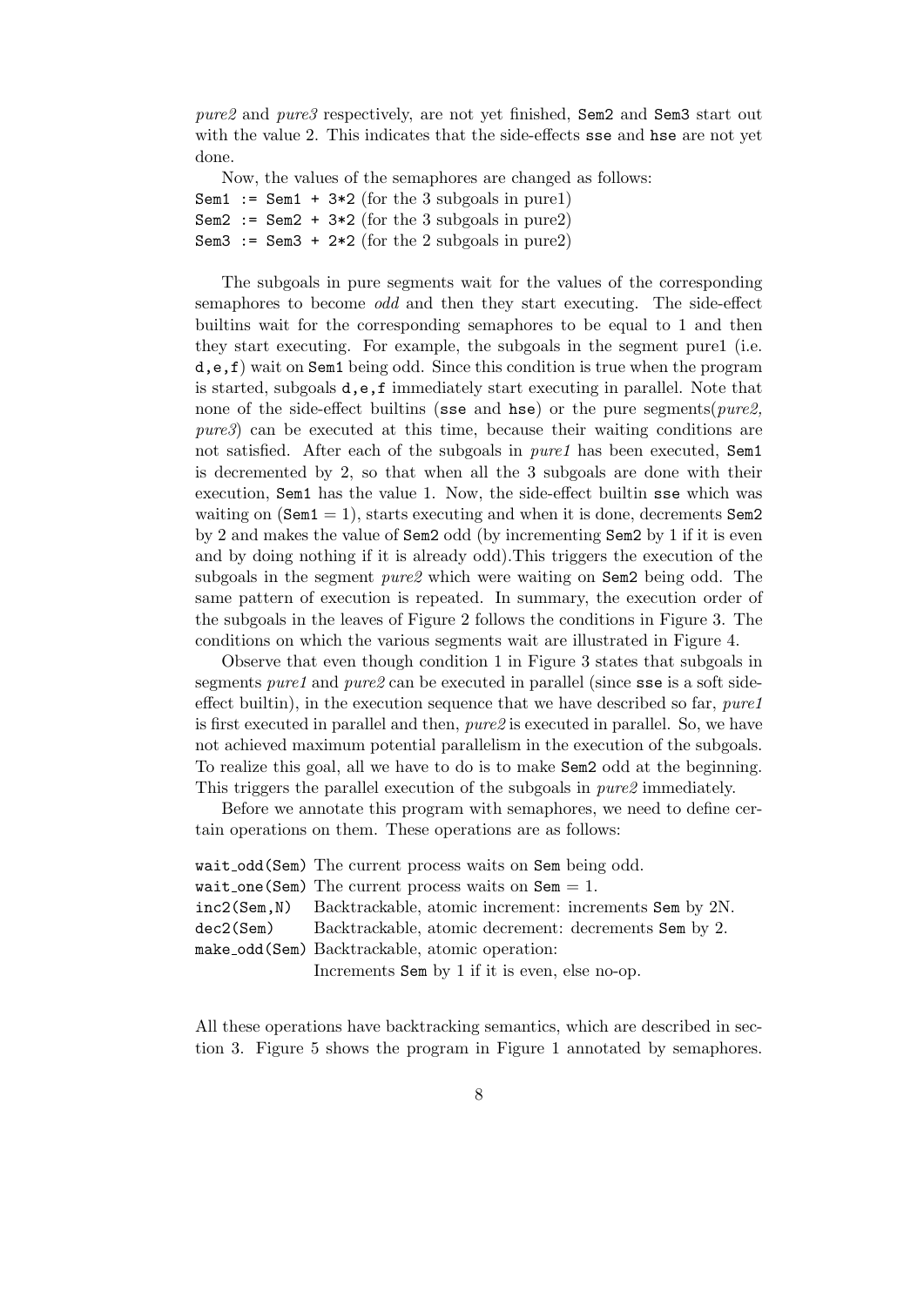Figure 4: Synchronization between segments

## 3 Backtracking in the Presence of Side-Effects

In this section, we show how, in the model presented herein, backtracking can still be supported while correctly sequencing the side-effects.

Consider the following program:

:- s1. s1 :- a, ( b & s2 & c ), d. s2 :- e & hse & f.

Here,  $a, b, c, d, e, f$  are pure procedures and hse is a side-effect builtin. Thus, s1, s2 are side-effect procedures. First, let's consider how backtracking would proceed in the normal case, i.e. if hse were not a side-effect. We assume in principle that the backtracking method presented in [9, 7] is used. This method dictates that if after the CGE (  $\triangleright$  &  $\triangleright$   $\triangleright$   $\triangleright$   $\triangleright$   $\triangleright$  entered one of b, s2 or c fails, then the other two goals will be "killed" and execution will return to the next alternative of a ("inside" backtracking). If, however, the CGE is exited successfully and d fails, the rightmost of b, s2, c with alternatives will be found, redone, and execution will proceed in parallel again with the rest of the goals in the CGE to the right of the one being redone.

Since, on the other hand, hse is a hard side effect and, therefore, s2 a side-effect procedure, the program would be annotated as follows:

```
:- Sem1 = 1, Sem2 = 2, s1(Sem1, Sem2).
```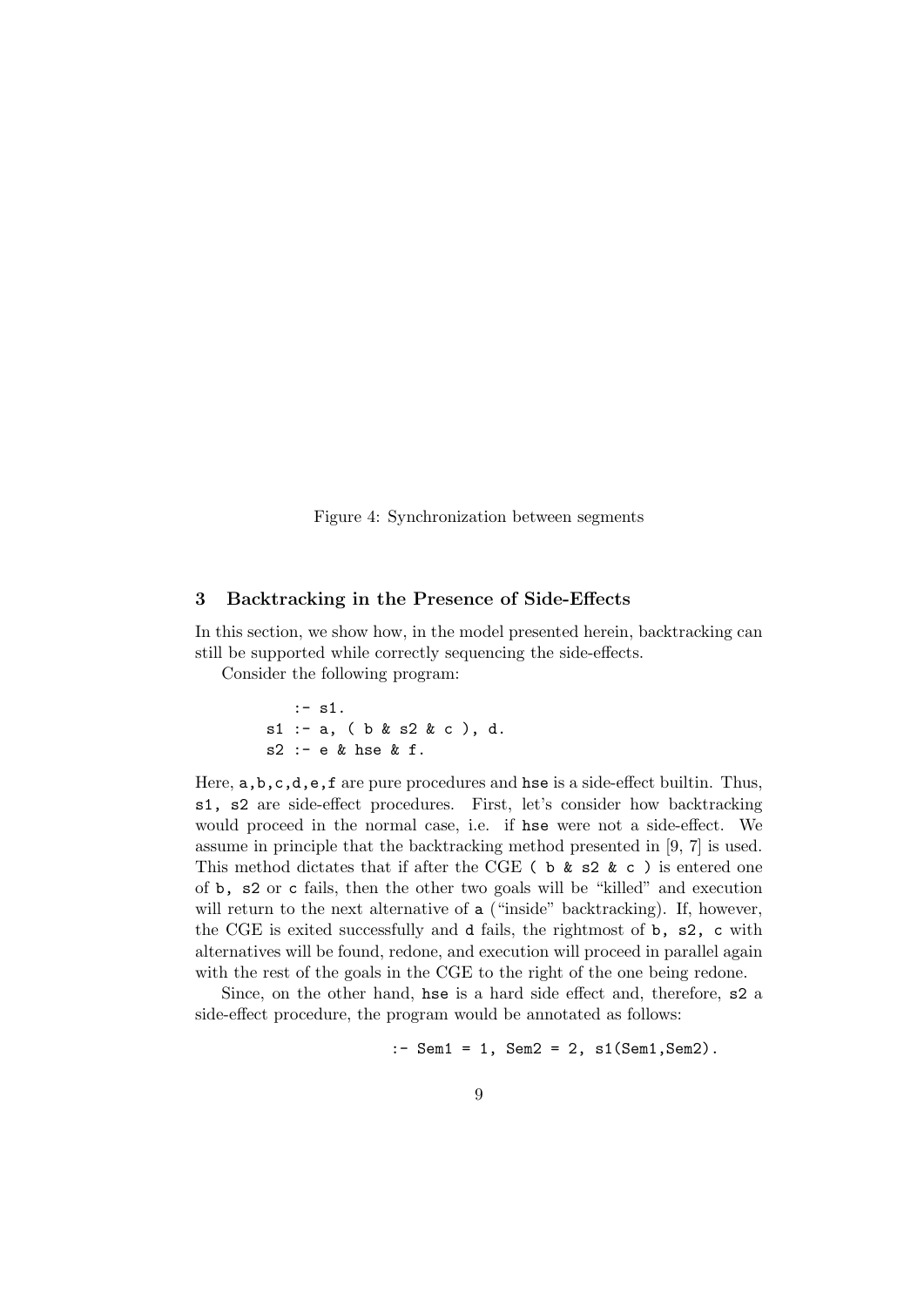```
:- Sem1 = 1, Sem3 = 2, foo(Sem1, Sem3).
foo(Sem1, Sem3):-Sem2 = 2,(s1(Sem1,Sem2) & s2(Sem2,Sem3)).
s1(Sem1,Sem2):- inc2(Sem1,1), make_odd(Sem2),
                ((wait\_odd(Sem1), a, dec2(Sem1)) & s3(Sem1, Sem2)).
s2(Sem2, Sem3): - inc2(Sem2,1), inc2(Sem3,1),((wait_odd(Sem2),b,dec2(Sem2)) & s4(Sem2,Sem3) &
                (wait_odd(Sem3),c,dec2(Sem3))).
a :- d & e.
s3(Sem1,Sem2):- inc2(Sem1,1), inc2(Sem2,1),
                ((wait_odd(Sem1),f,dec2(Sem1)) &
                (wait_one(Sem1),sse,dec2(Sem2),make_odd(Sem2)) &
                (wait_odd(Sem2),g,dec2(Sem2))).
b := h.
s4(Sem2,Sem3):- inc2(Sem2,1),
                ((wait_odd(Sem2),j,dec2(Sem2)) &
                (wait_one(Sem2),hse,dec2(Sem3),make_odd(Sem3))).
c :- k & l.
```
Figure 5: Program annotated with semaphores

```
s1(Sem1, Sem2) :- a, inc2(Sem1,1), inc2(Sem2,1),
                 ((wait_odd(Sem1),b,dec2(Sem1)) &
                  s2(Sem1,Sem2) &
                  (wait_odd(Sem2),c,dec2(Sem2))
                 ),d.
s2(Sem1, Sem2) :- inc2(Sem1,1), inc2(Sem2,1),
                 ((wait_odd(Sem1),e,dec2(Sem1)) &
                  (wait_one(Sem1),hse,make_odd(Sem2),dec2(Sem2))
                  & (wait_odd(Sem2),f,dec2(Sem2))
                 ).
```
It is important to note that, as mentioned before, dec2(Sem), inc2(Sem, Int) and make odd(Sem) are "backtrackable" procedures, i.e., they undo the effects created by them on their parameters when they backtrack. The backtracking behavior of these procedures is described as follows:

|             | make_odd(Sem) does nothing if Sem is already even, |
|-------------|----------------------------------------------------|
|             | else atomically decrements Sem by 1 if Sem is odd. |
| dec2(Sem)   | atomically increments Sem by 2.                    |
| inc2(Sem.N) | atomically decrements Sem by 2N.                   |

Note that the backtracking behaviors of these procedures are the reverse of what they do in the forward direction, as it should be. Also note that no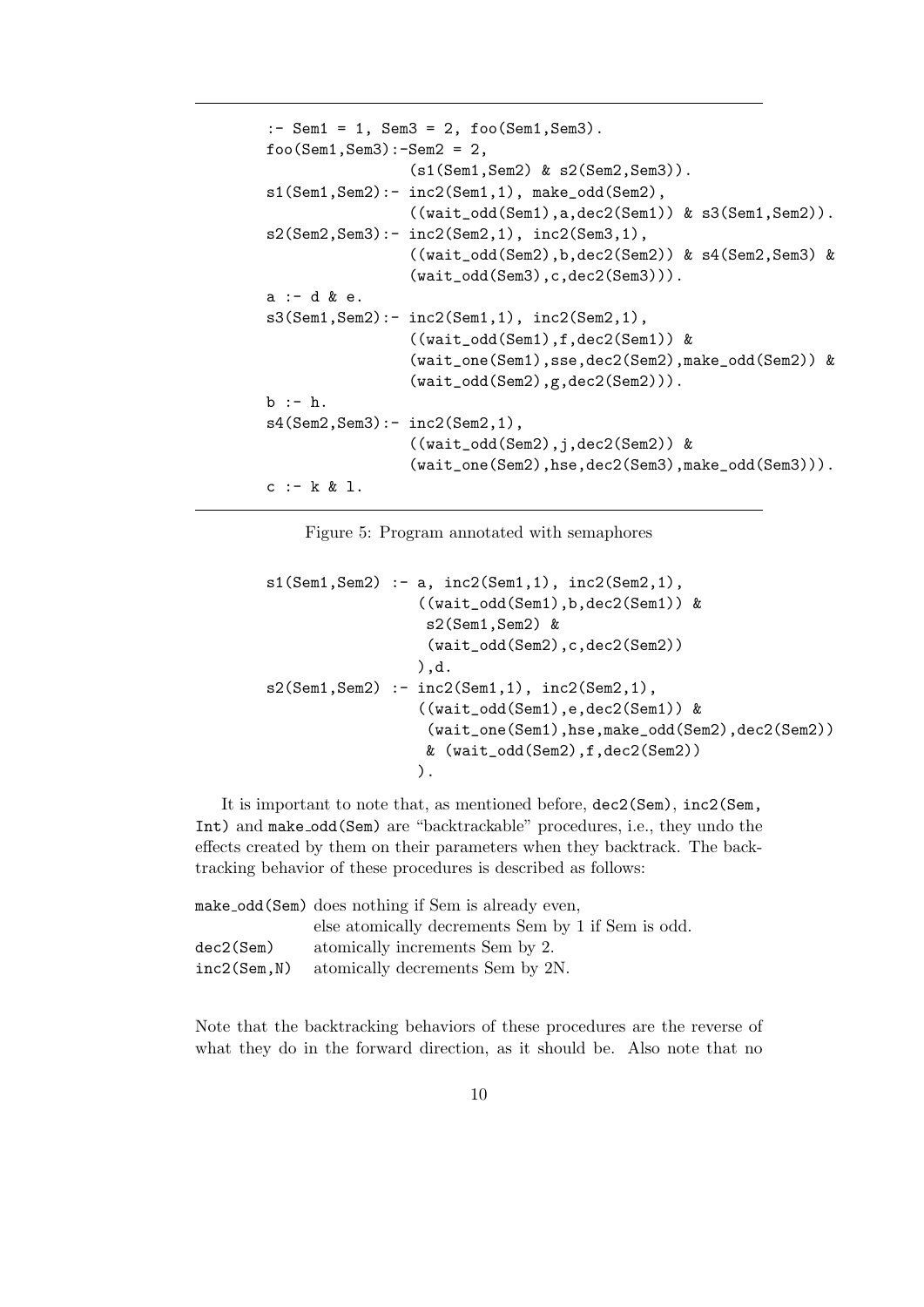Figure 6: Implementation of Backtrackable Increment and Decrement

backtracking behavior needs to be described for the "waiting" procedures wait odd and wait one. One way of implementing this backtracking behaviour in a WAM-based, parallel abstract machine such as the RAP-WAM [7] is by having each worker record in its trail the actions performed by it on the semaphores, as shown in figure 6. This figure shows two snapshots of the trail of two workers, one just before the CGE in s1 is entered, and the other one while the execution of b and s2 is proceeding in parallel. Note that this implementation is similar to that of setarg in SICStus Prolog [1], but the nature of the action (i.e. increment, decrement, etc.) rather than the previous value is saved. This is recorded as a tag for the trail entry (I increment, D - decrement, A - normal trail entry, etc.), the rest of the entry being the address of the semaphore. This is important since increments and decrements can occur in any order. A value – the amount of increment – is saved, however, for the inc2 primitive. Also note that, depending on the optimizations implemented in the abstract machine, the variables that are used as semaphores should be marked as permanent (or even moved to the heap) to prevent possibly incorrect deallocation from last call- and other possible optimizations.

Now we describe how backtracking is done in two cases viz., (1) when d fails (case 1) and (2) when c fails (case 2).

• In case 1, assume that the subgoal e has unexplored alternatives, while hse, f, c do not. When d fails, alternatives for the subgoals in the CGE have to be explored and this is done with the subgoals being considered in the right-to-left order. Unwinding of the subgoal c leads to  $Sem2 = 3$ , with  $Sem1's$  value not being changed. Unwinding of the subgoal s2 leads to unwinding of the subgoals e, hse, f. This leads to Sem $1 = 3$  and Sem $2 = 6$ . Now, the subgoals e, hse, f, c are all restarted in parallel and it is clear that parallelism is obtained, maintain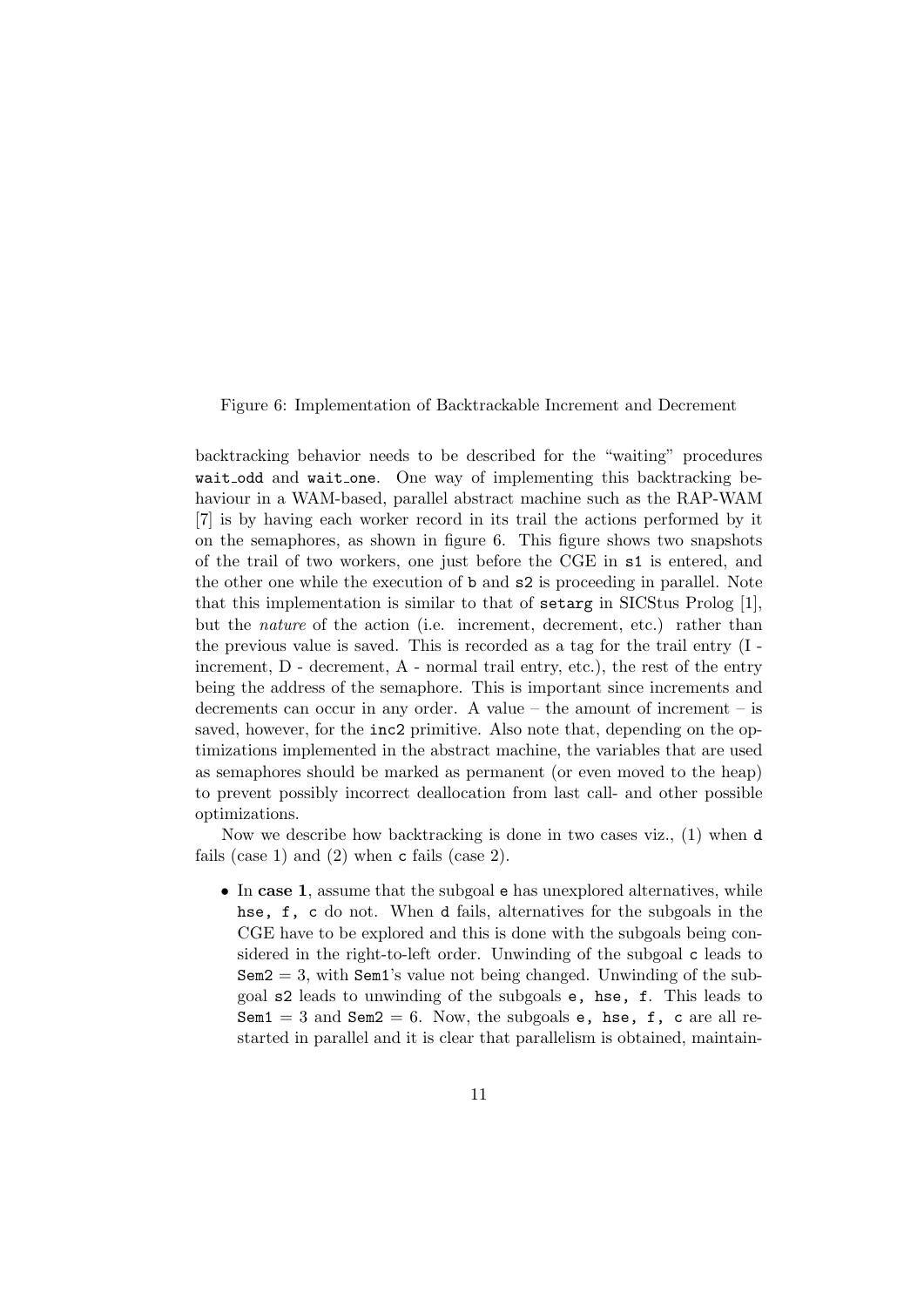ing at the same time the sequential behavior necessary in the presence of side-effects. If the CGE succeeds, the subgoal d can be tried again.

• In case 2, assume that the subgoal a has unexplored alternatives. Since c has failed, the CGE cannot succeed, so backtracking has to be done for all the subgoals in this CGE, i.e. for b, s2, c. Note, however, that b and s2 cannot be simply "killed" because in the sequential model s2 would have completed and produced its side-effect before c's failure. The idea again is to mimic the behaviour of the sequential model. A conservative modification of the "inside" backtracking actions which assures compatibility with the sequential model follows: if a goal fails, all goals to its right in the CGE are killed as before. Also, all goals to the left of the failing goal up to the previous side-effect goal are killed. The rest of the goals are allowed to continue to completion, after which they are all backtracked (including the side-effect goal, which may have other alternatives) by recursively applying the algorithm. It is clear from the backtracking behaviors of the synchronization procedures that after this is done, Sem1 and Sem2 are restored to their respective values of 1 and 2. Now a succeeds with an alternative binding for the variables and the CGE is reexecuted with the correct initial values for the semaphores.

Thus, backtracking in the presence of side-effects is relatively simple in this model. Nothing special is required because the semaphores are implemented as logical variables. Some optimizations can be made on this model. For example, in case 1, if the subgoal c has unexplored alternatives, no backtracking has to be done on Sem2 and also, the re-execution of the subgoal c need not be accompanied by any waiting or decrementing operation on Sem2. But implementing this optimization will require primitives in addition to the ones described in Hermenegildo [7].

#### 4 Optimizations and Other Issues

#### 4.1 When the  $i\_{cond}$  is non-empty

Our previous discussion was limited to CGEs with  $i$ -cond  $=$  true. In this section, we show how a *conditional* CGE is annotated with semaphores. Consider the following clause:

 $s1$  :- (i\_cond => a & se1 & b & se2 & c).

a, b, c are pure procedures and se1 and se2 are side effect builtins. If se1 and se2 were not side-effect builtins, this clause would have been annotated as:

$$
(i_{cond} \rightarrow a & se1 & b & se2 & c
$$
  
 $(i_{cond} \rightarrow a & se1 & b & se2 & c)$ 

The presence of side effects changes the annotation as follows: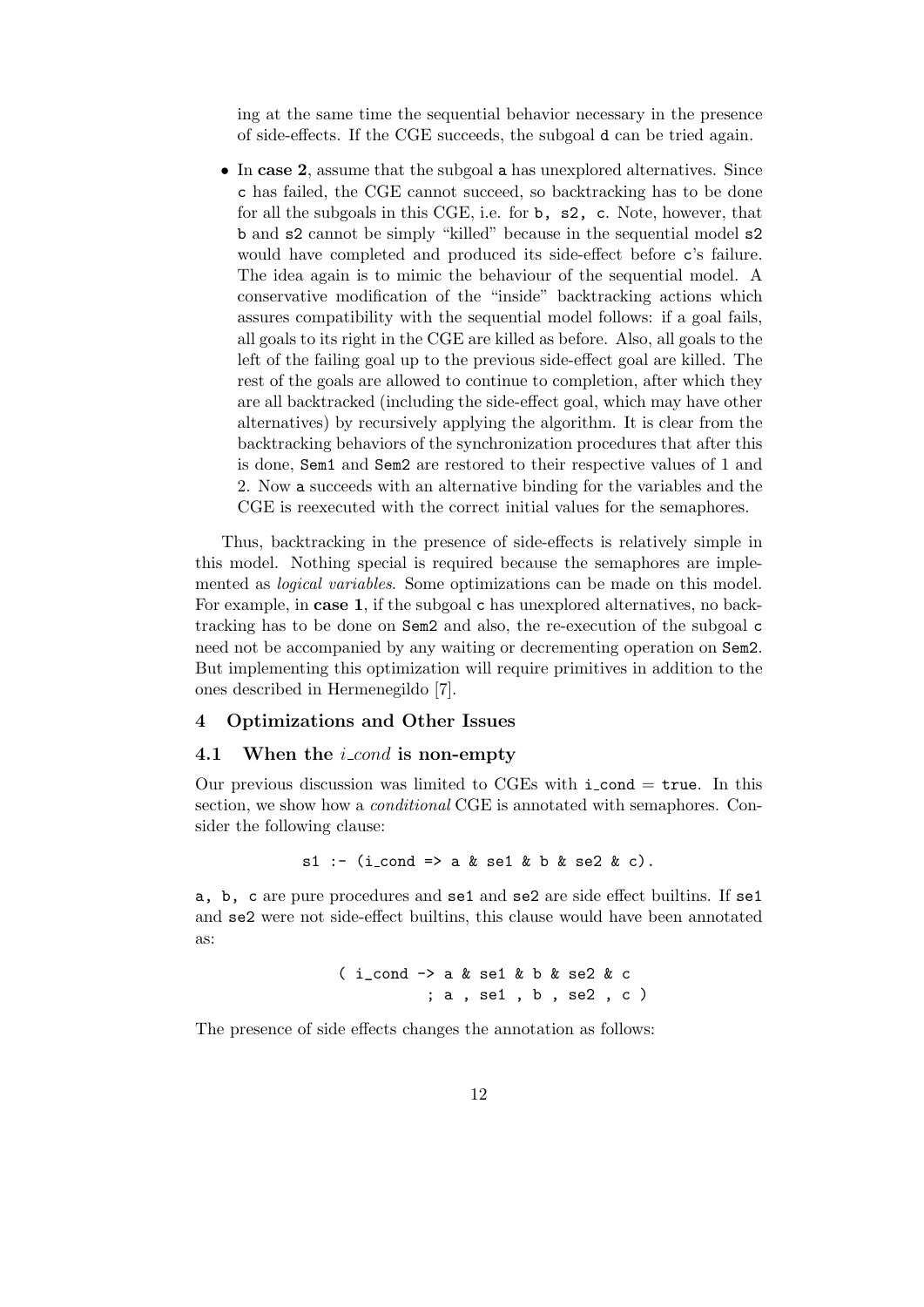```
s1(Sem1,Sem2) :-
        (i_{cond} ->
            Sem3 = 2, inc2(Sem1,1),
            inc2(Sem2,1), inc2(Sem3,1),
            ( (wait_odd(Sem1),a,dec2(Sem1)) &
              (wait_one(Sem1),se1,make_odd(Sem3),dec2(Sem3)) &
              (wait_odd(Sem3),b,dec2(Sem3)) &
              (wait_one(Sem3),se2,make_odd(Sem2),dec2(Sem2)) &
              (wait_odd(Sem2),c,dec2(Sem2)) )
         ; a, se1, b, se2, c, dec2(Sem2), make_odd(Sem2) ).
```
Let us call the code that is executed if **i\_cond** succeeds as **parallel** code and the code that is executed if i cond fails as sequential code. The following points are worth noting:

- The parallel code needs the use of a new semaphore Sem3 (because of the two side-effects in the body), while the sequential code doesn't.
- While the parallel code has several synchronization primitives operating on the various semaphores, the sequential code operates only on Sem2 and this is just to signal that the side-effect builtin corresponding to Sem2 has been completed.

Several such optimizations can be used while annotating a given program with semaphores.

# 4.2 When Side-Effects Don't Need to be Synchronized

Another observation which can be made is that sometimes the user doesn't really care in which order side-effects are executed, i.e. the user doesn't need the parallel system to produce identical results (and in the same order) to those of sequential implementation. For this purposes we propose to include a whole new set of "parallel built-in side-effect predicates," for which no synchronization code is generated. For example, there would be a  $p$ -write/1 version of the standard write/1 predicate, and similarly for other side-effect built-ins. An example showing the use of the  $p_{\text{format}}/3$  predicate is shown below. This predicate locks access to the stream that it is writing to but is otherwise not synchronized with other builtins. Note that in the example, since each  $\phi x$  parallel goal identifies its output in the file, we don't care in which order each of them writes into the file. The introduction of parallel side-effects such as p format/3 allows for more parallelism (and less overhead due to synchronization chores) that is attainable if the sequential Prolog semantics is enforced.

```
p(X,FileName) :-
        ( ground([X,FileName]) => do_a(X,FileName) &
                                  do_b(X,FileName) &
                                  do_c(X,FileName) ).
```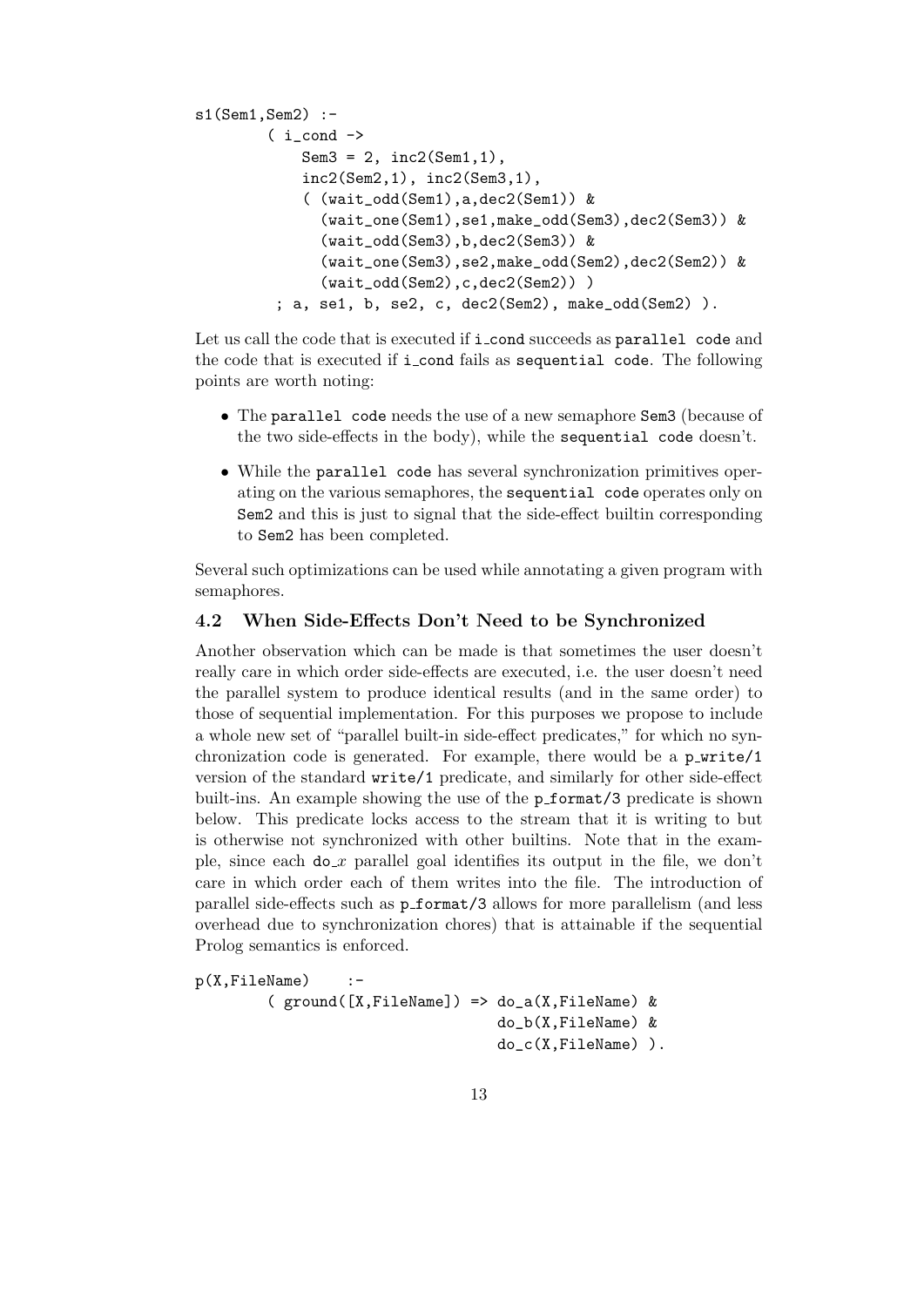```
do_a(X,FileName) :-
         do_a_lot(X,Result),
         p_{\text{format}}('Result of a = %i', [Result], FileName).do_b(X,FileName) :-
         do_b_lot(X,Result),
         p_{\text{format}}('Result of b = %i', [Result], FileName).do_c(X,FileName) :-
         do_c_lot(X,Result),
         p_format('Result of c = \frac{0}{2}i', [Result], FileName).
```
## 4.3 Multiple Synchronization Chains

Sometimes, even if the standard Prolog behaviour is to be preserved, it turns out that some aspects of the order in which side-effects are executed are not observable and therefore the synchronization requirements can be relaxed. Consider, for example, the case when parallel goals are writing to two different files: only the order of writing within each file needs to be preserved. However, it is still required that the "pure" procedures preceding the side effects be completed before the side effects are themselves executed. Consider the following example:

 $s1(X,Y)$  :- (  $ground([X,Y])$  =>  $a(X)$  & write(file1,X) &  $b(Y)$  & write(file2,  $Y)$ ).

Here,  $a(X)$ ,  $b(Y)$  are pure procedures. Since there are two side effects in this CGE, we need three semaphores, Sem1, Sem2, Sem3. Normally Sem2 has the initial value of 2. This forces  $write(File2, Y)$  to follow  $write(File1, X)$ . However, in this case, there is no need to sequentialize the two write statements since they write to *different* files. So, we can intialize Sem2 to 0. This has the effect that it does not sequentialize the two write statements. This is a very useful optimization especially if the write statements take a long time to complete.

The following example further illustrates the point:

```
s1(X,Y) :- (ground(X) => foo(X) & a(X) & bar(Y) & b(X) ).
a(X) :- do_a_lot(X, \text{Res1}, \text{Res2}),
        write(Res1,file1), write(Res2,file1).
b(X) :- do_b_lot(X, Res1, Res2),
        write(Res1,file2), write(Res2,file2).
```
Other optimizations beyond those presented in sections 4.3 and 4.2 are described in [13].

#### 5 Two Alternative Methods Using Semaphores

In this section, we describe two different variations on the same idea of implementing semaphores. The first method's objective is to avoid introducing semaphores as additional arguments for the side-effect predicates. The second method encodes the information in synch-blocks in a different way from what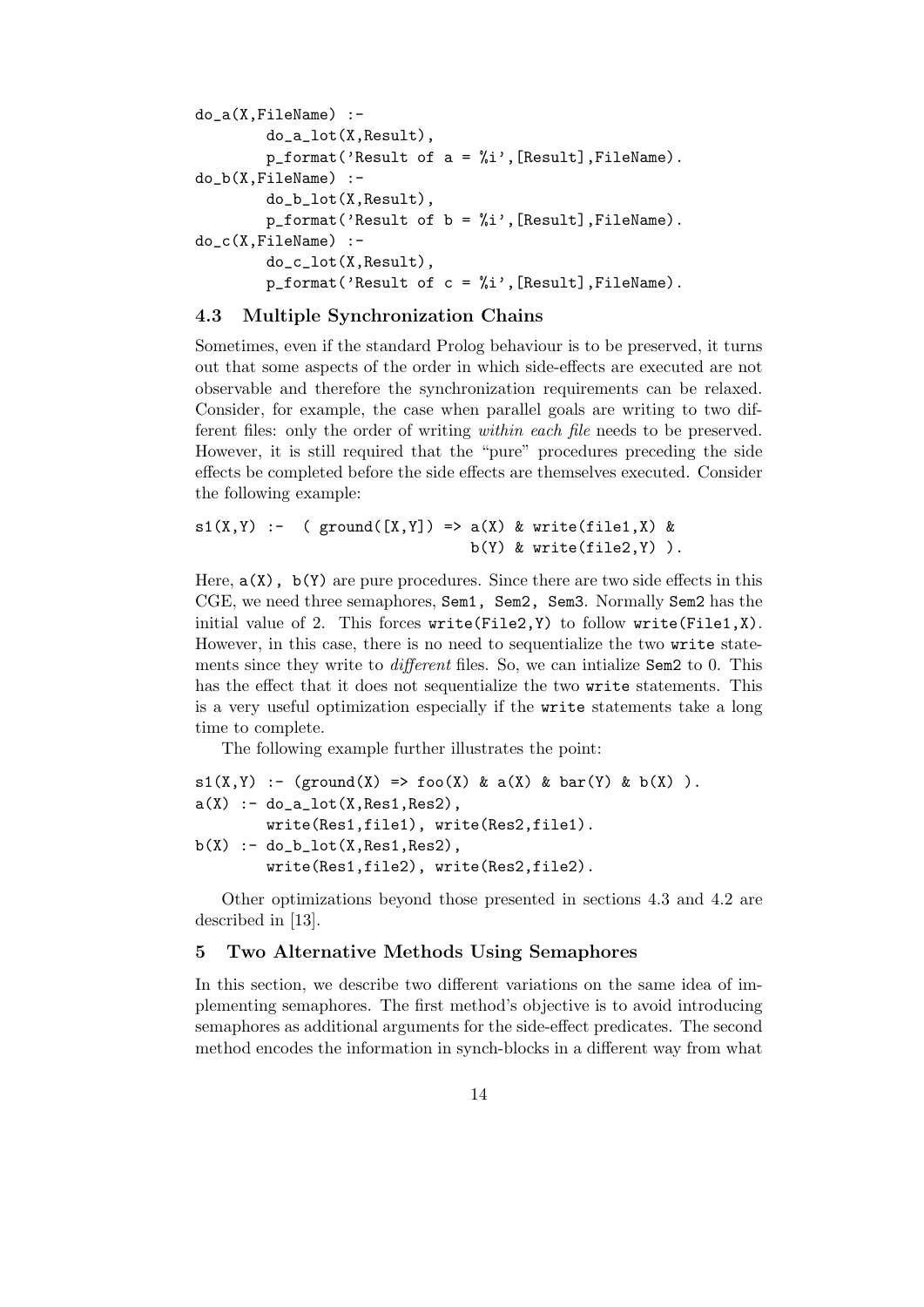was described before. These methods and the associated program transformations are described in more detail in [13].

# 5.1 Method 1: Reducing the Argument-Passing Overhead

In section 2.3, semaphores were introduced as additional arguments for the side-effect predicates. This results in

- compile time overhead additional work done in adding the semaphores as arguments to the side-effect predicates.
- runtime overhead more arguments for the side-effect predicates imply a longer runtime for the program, even though they contribute nothing to the solution of the underlying problem.

In this method, semaphores are not introduced as additional arguments for the predicates, but are stored in a global list data structure, called the semaphore list. This scheme can be easily implemented in a shared memory parallel processor.

A separate chunk of memory is earmarked for the semaphore list. A program which has side-effect predicates is started with the semaphore list having two semaphores (in that order), Sem1 which has the value 1 and Sem2, which has the value 2. A side-effect predicate which is called in the body of a clause, has access to a pointer Local Head, which points to a semaphore in the semaphore list. The following "macros" are used in this method.

- side effect(Pred,P) calls the side-effect procedure Pred after setting its Local Head to the pointer P.This points to the 'leftmost' semaphore for Pred.
- pure(Pred,  $P$ ) P points to a semaphore, say Sem. This procedure is defined as follows: pure(Pred, P) : - wait\_odd(Sem), Pred, dec2(Sem).
- add\_semaphores( $N$ ) creates  $N$  semaphores and inserts them in the semaphore list. If Sem1 is the semaphore pointed to by Local Head and the next semaphore in the semaphore list is Sem2, this procedure inserts N semaphores between Sem1 and Sem2.

As an example of how this method is used, consider the following clause:

 $s1 - a & s2 & b & s3 & c.$ 

s1, s2 and s3 are side-effect procedures and a, b and c are 'pure' procedures. This clause is annotated as follows:

```
s1 :- add_semaphores(1),
       ( pure(a,1) &
          side_effect(s2,1) &
          pure(b,2) &
          side_effect(s3,2) &
          pure(c,3)
       ).
```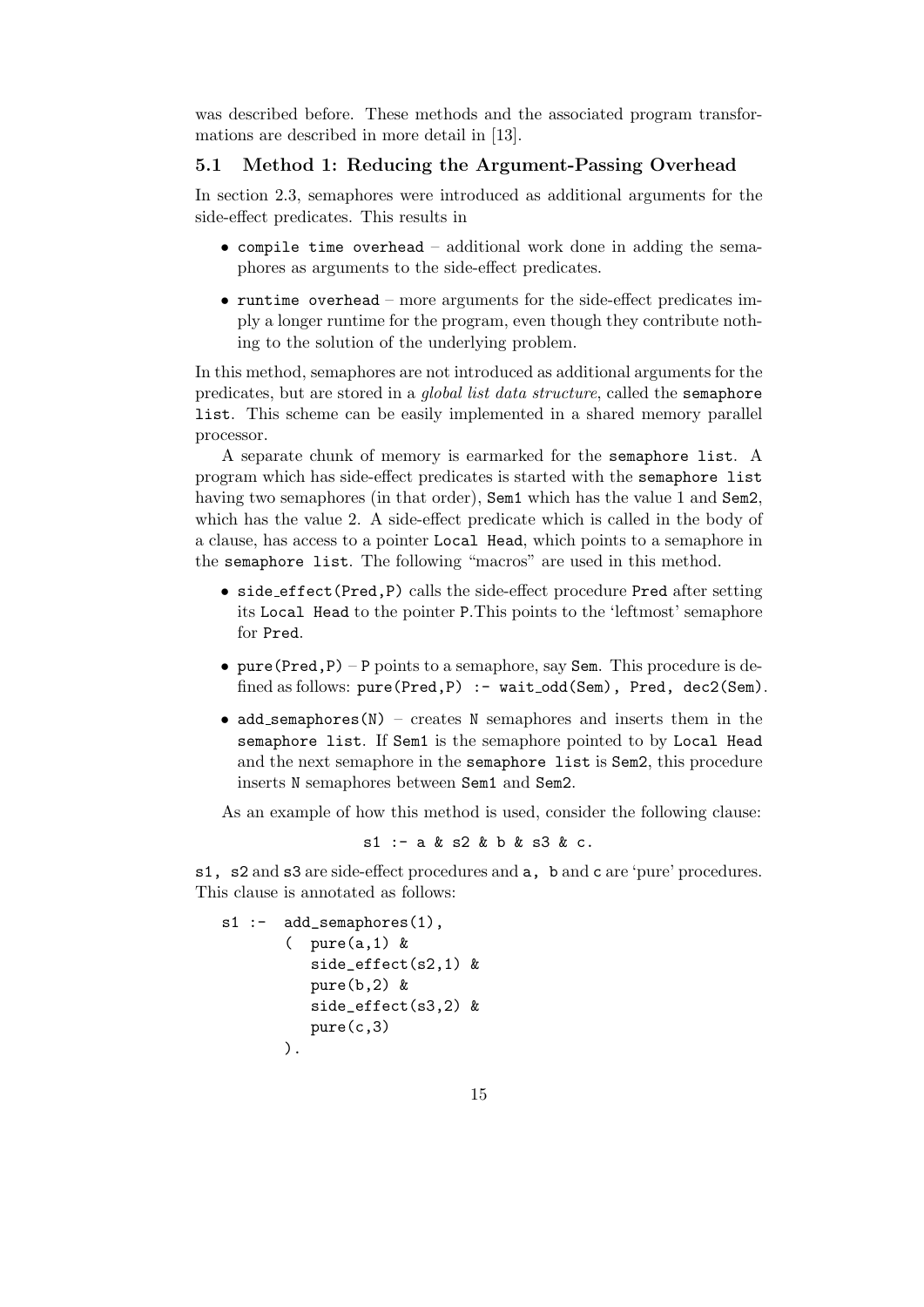Figure 7: How Synchronization Blocks help achieve synchronization

Figure 8: Construction of the semaphores in Method 2

This method is attractive, although the use of additional global (heap) storage should be traded off with the reduction in procedure calling time.

# 5.2 Method 2: An Alternative Encoding for Synch-Blocks

Consider the side-effect builtin in Figure 7. This has one synch block(SB1) to its 'left' and another synch block(SB2) to its 'right'. Now, take the 'ecnt' record from SB1 and the 'signal' record from SB2 and put them together and encode them in one semaphore, say Sem2. This is done for all the side-effect builtins. The 'leftmost' semaphore, of course, will have only the 'signal' part of a synch block and the 'rightmost' semaphore will have only the 'ecnt' part of a synch block. Figure 8 shows the constructions of the semaphores for the program segments in Figure 7.

How is the information in SB1 ecnt and SB2 signal encoded into just one record in Sem2? This is done as follows: Before the execution of the program, Sem2 is created (with value  $= 0$ ) and then incremented by the number of subgoals in *pure1*. After each 'pure' subgoal in *pure1* has finished executing, it decrements Sem2 by 1. Meanwhile, 'side-effect builtin' waits on  $(Sem2 =$ 0) for its execution. This will start executing once all the subgoals in pure1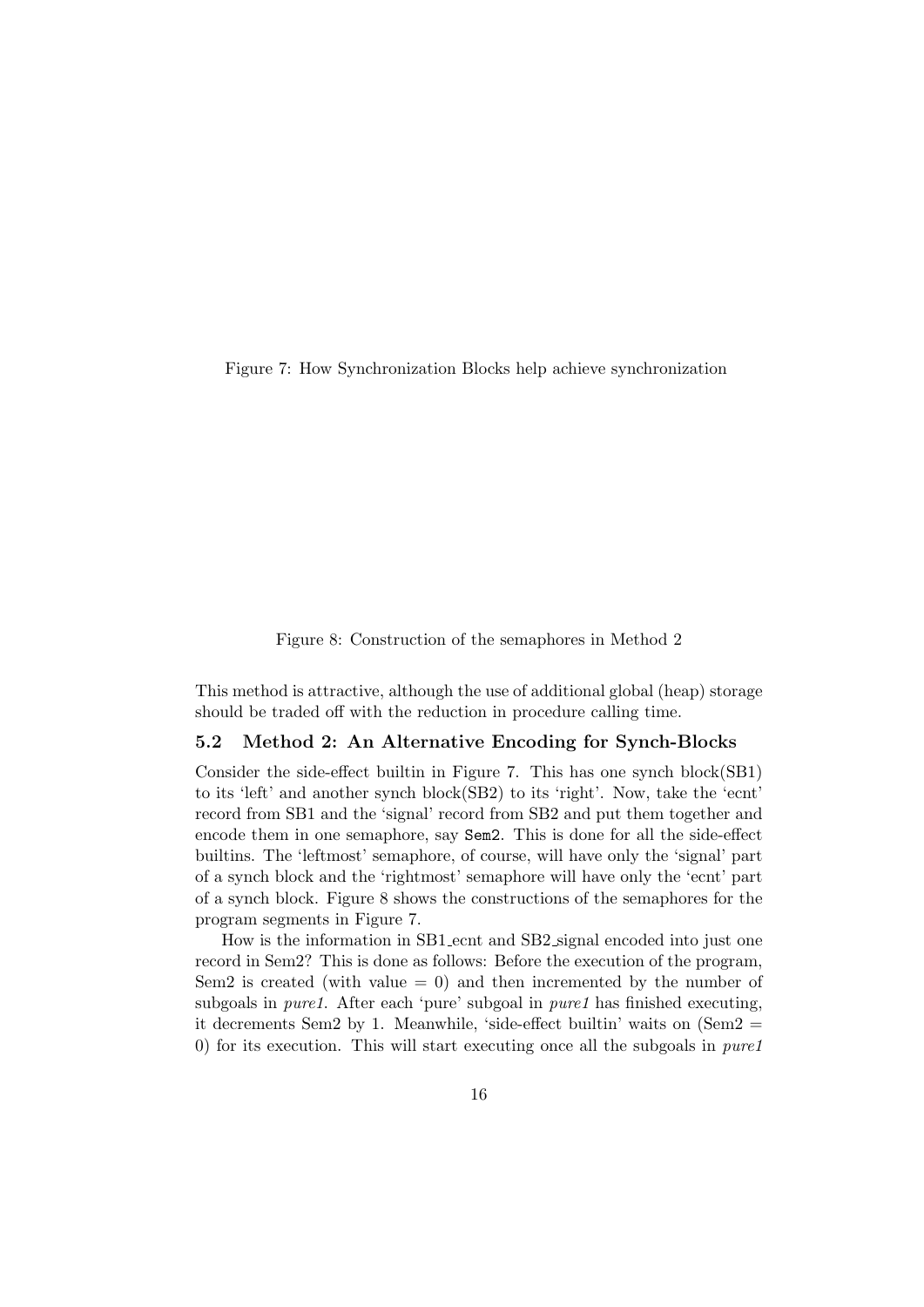are done. Sem2 is decremented by 1 (thus making its value  $= -1$ ), after the execution of the 'side-effect builtin' is completed. The subgoals in pure2 which were waiting on  $(Sem2 = -1)$  now start executing in parallel. This method offers the advantage of conceptual (and implementation) simplicity, but requires more semaphores than that described in section 2.3. Also, in that method, it is possible to execute the subgoals in a pure segment immediately following a soft side effect builtin in parallel, even before that builtin has been executed. This cannot be done in method 2.

## 6 Conclusions

We have presented an efficient and complete method for implementing Independent/Restricted And-Parallelism in the presence of side effects. This method does not suffer from the drawbacks of previously proposed solutions, i.e (1) it supports backtracking, (2) it uses a simple data structure for semaphores and a compact set of primitives on the semaphores, (3) it allows more parallelism, (4) it deals with the case of having a mixture of parallel and sequential goals, and (5) since it implements semaphores as logical variables, it can be easily added to a parallel abstract machine-based system through only minor modifications. We have also presented two additional methods for implementing And-Parallelism in the presence of side effects. These methods, an additional and rather interesting method (based on keeping track of the execution graph), as well as the algorithms for detecting side-effect procedures and annotating them with semaphores are described in detail in [13].

## 7 Acknowledgements

The authors would like to thank the other members of the PAL group, Kevin Greene and Roger Nasr, for their comments on earlier drafts of this paper.

#### References

- [1] M. Carlsson. Freeze, Indexing, and Other Implementation Issues in the Wam. In 4th Int. Conf. on Logic Prog., pages 40–58. MIT Press, May 1987.
- [2] J.-H. Chang, A. M. Despain, and D. Degroot. And-Parallelism of Logic Programs Based on Static Data Dependency Analysis. In Compcon Spring '85, pages 218–225, February 1985.
- [3] J. S. Conery. The And/Or Process Model for Parallel Interpretation of Logic Programs. PhD thesis, The University of California At Irvine, 1983. Technical Report 204.
- [4] D. DeGroot. Restricted AND-Parallelism. In International Conference on Fifth Generation Computer Systems, pages 471–478. Tokyo, November 1984.
- [5] D. DeGroot. Restricted AND-Parallelism and Side-Effects. In International Symposium on Logic Programming, pages 80–89. San Francisco, IEEE Computer Society, August 1987.
- [6] B. Hausman, A. Ciepielewski, and A. Calderwood. Cut and Side-Effects